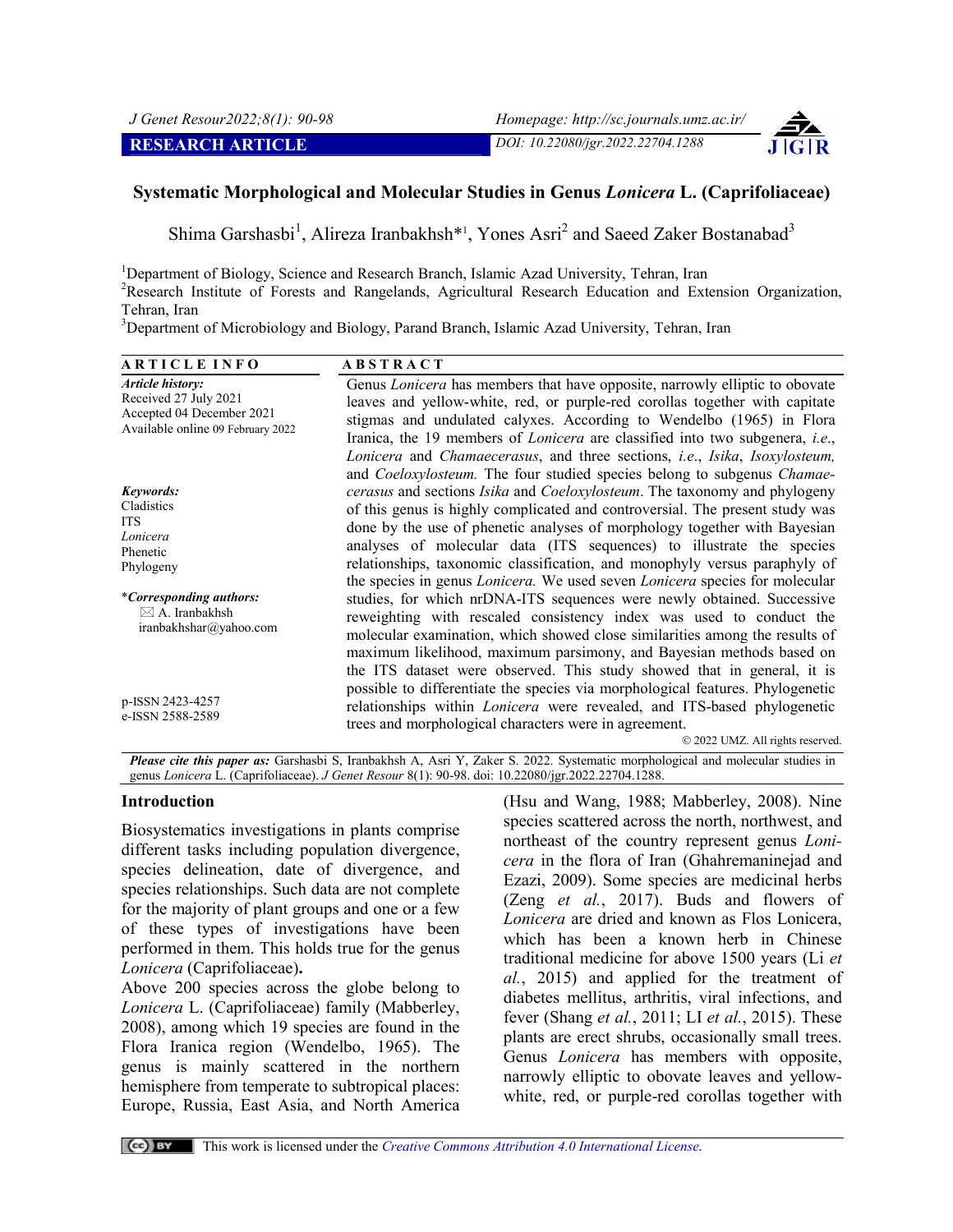capitate stigmas (Judd *et al.*, 2008) and undulated calyxes. Wendelbo (1965) in Flora Iranica divided 19 members of *Lonicera* into two subgenera, *i.e*., *Lonicera* and *Chamaecerasus*, and three sections, *i.e*., Isika, *Isoxylosteum,* and *Coeloxylosteum.* The four species under study are members of subgenus *Chamaecerasus* and sections *Isika* and *Coeloxylosteum*.

Phylogenetic and speciation studies have led to molecular data (Osaloo *et al.*, 2003; Osaloo *et al.*, 2005), based on which supportive and extra criteria could be developed to systemically classify species of interest; a task that has been done so far only based on morphological features (Chase *et al.*, 1993). Internal transcribed spacers (ITS) are regions of 18S-5.8 S-26S nuclear ribosomal cistron (Baldwin *et al.*, 1995) and contain required signals for the processing of the rRNA transcripts (Baldwin, 1992; Baldwin *et al.*, 1995). ITS has often been employed to infer phylogeny in plants at the generic and infrageneric levels (*e.g*., Baldwin, 1992; Baldwin *et al.*, 1995; Osaloo *et al.*, 2003; Osaloo *et al.*, 2005). Theis *et al.* (2008) used nuclear and chloroplast DNA sequences to study the phylogenetic of *Lonicera* (*Dipsacales*) and *Caprifolieae*. Their analysis indicated monophyly in *Lonicera* and highlighted instances of homoplasy in several morphological characters. Molecular phylogenetic analysis of *Lonicera* in Japan was conducted by Nakaji *et al.* (2015) based on chloroplast DNA sequence. The results show that the proposal of Hara (1983) for circumscribing higher taxonomy groups for the Japanese species of *Lonicera* is suitable. It is well-known that *Lonicera* is taxonomically complex, which is due to morphological characters overlapping. Molecular data and advanced bioinformatics analyses have been extensively used to answer the existing questions on mechanisms of plant groups, species relationships, and their mode of divergence. The Molecular data are gathered from various molecular markers and gene sequences. Multilocus molecular markers are non-selective (neutral) in nature and comprise numerous kinds: for example, SSRs (simple sequence repeats), ISSRs (inter-simple sequence repeats), AFLP (amplified fragments length polymorphism), and retrotransposon (REMAP) (Bozchaloyi *et al*., 2017a; Bozchaloyi *et al*., 2017b). Nuclear

ribosomal DNA and chloroplast genes and spacers are the main gene sequences most often used in plant molecular systematics and phylogenetic investigations (Bozchaloyi *et al*., 2017c; Bozchaloyi *et al*., 2017d; Bozchaloyi *et al*., 2018). Combining and simultaneously analyzing all available datasets has a wide acceptance (Bakker *et al.*, 2004). There has been no detailed molecular systematic research on genus *Lonicera* in Iran. Furthermore, in Iran, the number of species that have overlapping scattering areas and can produce interspecific hybrids is small. Therefore, the present research was carried out to clarify the relationships of native *Lonicera* species of Iran.

# **Materials and Methods**

# **Plant materials**

For morphometric studies (phonetic analyses), we used 70 plant specimens of seven *Lonicera*  species growing in Iran (Table 1, Fig.1) and for nrDNA ITS phylogenetic tree, 9 species (Two species of *Leycesteria* (*L. formosa* wall. and *L. crocothyrsos* Airy Shaw) were selected as outgroups. Voucher specimens were placed in the Herbarium of Islamic Azad University of Tehran (IAUNT). Here, the sequences of NrDNA-ITS were obtained for seven species, with the remaining sequences provided from GenBank. The appendix contains data regarding voucher specimens and previous sequences that have been published.

# **Morphological studies**

Morphometry was conducted with 4-5 specimens from each species. Totally, 52 morphological features were investigated, of which 23 were qualitative and 29 were quantitative, as can be seen in Table 2. After standardizing the obtained results with mean= 0 and variance = 1, they were employed for estimating Euclidean distance for ordination and clustering analysis (Podani, 2000).

## **ITS sequences**

The amplification of the nrDNA-ITS region was conducted with both ITS4 and ITS5 as primers (White *et al*. 1990; Taberlet *et al.* 1991) (Table 3). PCR reactions took place in a 25-μl solution consisting of 10 mM Tris-HCl buffer at pH 8; 50 mM KCl;  $1.5$  mM MgCl<sub>2</sub>;  $0.2$  mM of each dNTP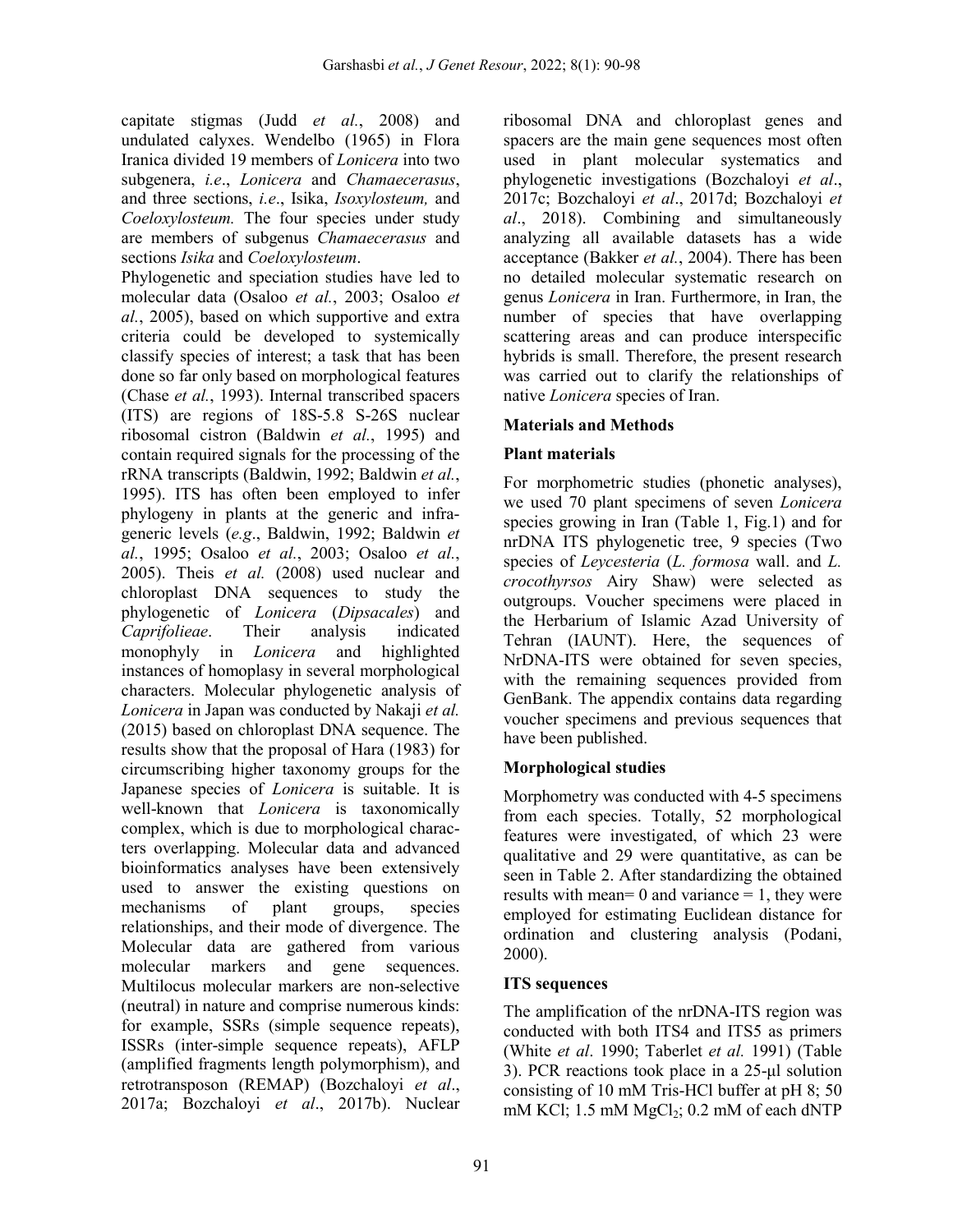(Bioron, Germany); 0.2 μM of a single primer; 20 ng genomic DNA; and 1 U of *Taq* DNA polymerase (Bioron, Germany). The procedure<br>below was followed using a Techne was followed using a Techne thermocycler (Germany) to conduct the amplification reactions: a 5-min initial denaturation step at 94 °C, and then 35 cycles for 1 min at 94 °C, 45 s at 57 °C, and 2 min at 72 °C. A final extension step for 7-10 min at 72 °C was used to complete the reaction. The

amplification products were observed by running on 1% agarose gel, followed by the ethidium bromide staining. A 100-bp molecular size ladder (Fermentas, Germany) was utilized to estimate the fragment size. White *et al*. (1990) and Taberlet *et al.* (1991) reported using universal primers to amplify ITS and *trn*L-F regions, respectively, in flowering plants, as can be seen in Table 3.

| Table 1. Lonicera species and populations, their localities, and voucher numbers. |  |  |  |
|-----------------------------------------------------------------------------------|--|--|--|
|                                                                                   |  |  |  |

| Sp.                                  | Locality                          | Latitude     | Longitude     | Altitude (m) | Voucher no.        |
|--------------------------------------|-----------------------------------|--------------|---------------|--------------|--------------------|
| Lonicera floribunda Boiss. and Buhse | Mazandaran, Chalus, Valiabad      | 38 ° 52'393" | 47 ° 25' 92"  | 1133         | <b>IAUH 201677</b> |
|                                      | Mazandaran, Noshahr, Kajoor       | 38 ° 52353"  | 47 ° 27 92"   | 1143         | <b>JAUH 201678</b> |
| L. iberica M. Bieb.                  | Golestan, Jahan Nama              | 38 ° 52'373  | 47 ° 23' 92"  | 1144         | IAUH 201679        |
|                                      | Tehran, Firuzkuh Road, Gaduk      | 38 ° 52'353  | 47°27'92"     | 1143         | <b>IAUH 201680</b> |
|                                      | Mazandaran, Kelardasht Dalir      | 38 ° 52'393  | 47 ° 25' 92"  | 1137         | <b>IAUH 201681</b> |
|                                      | Semnan, Mehdishahr, Fenisk Jungle | 38°51'51"    | 47°02'28"     | 1155         | <b>IAUH 201682</b> |
| L. nummulariifolia Jaub. et Spach    | Semnan, Tange parvar              | 38 ° 52'373  | 47 ° 23' 92"  | 1144         | IAUH 201683        |
| L. bracteolaris Boiss, and Buhse     | Semnan, Shahrud, Abr Forest       | 38 ° 52'353  | 47 ° 27' 92"  | 1143         | IAUH 201686        |
| L. caucasica                         | Mazandaran, Chalus, Pole Zangoole | 37 ° 09 55"  | 49 ° 55' 49 " | 32           | <b>IAUH 201689</b> |
| L. hypoleuca Decne.                  | Hormozgan, Bandar Abbas, Siyahu   | 370702.32    | 49 ° 4432.6   | 48           | IAUH 201690        |
| L. korolkowii Stapf                  | Semnan, Mehdishahr, Sheli         | 38 ° 52'373  | 47 ° 23' 92"  | 1144         | IAUH 201695        |



**Fig. 1.** Distribution map of studied species.

#### **Data analysis**

#### **Morphological studies**

We used phenetic analysis for morphological data. To classify the plant specimens, an unweighted pair group method with arithmetic mean (UPGMA), Ward's minimum variance, and principal coordinate analysis (PCoA) plot were used (Podani, 2000). All morphological characters contained 23 qualitative and 29 quantitative were used (Table 2). For identifying morphological features with the greatest variation among the populations of understudy, principal components analysis (PCA) biplot was employed (Podani, 2000). Maximum parsimony (MP was used for cladistics analysis, followed by bootstrapping (100 times). To conduct these analyses, PAST software v. 2.17 (Hammer *et al.*, 2012) and PAUP (Swofford, 2002) were employed. Both qualitative and quantitative features were applied for maximum parsimony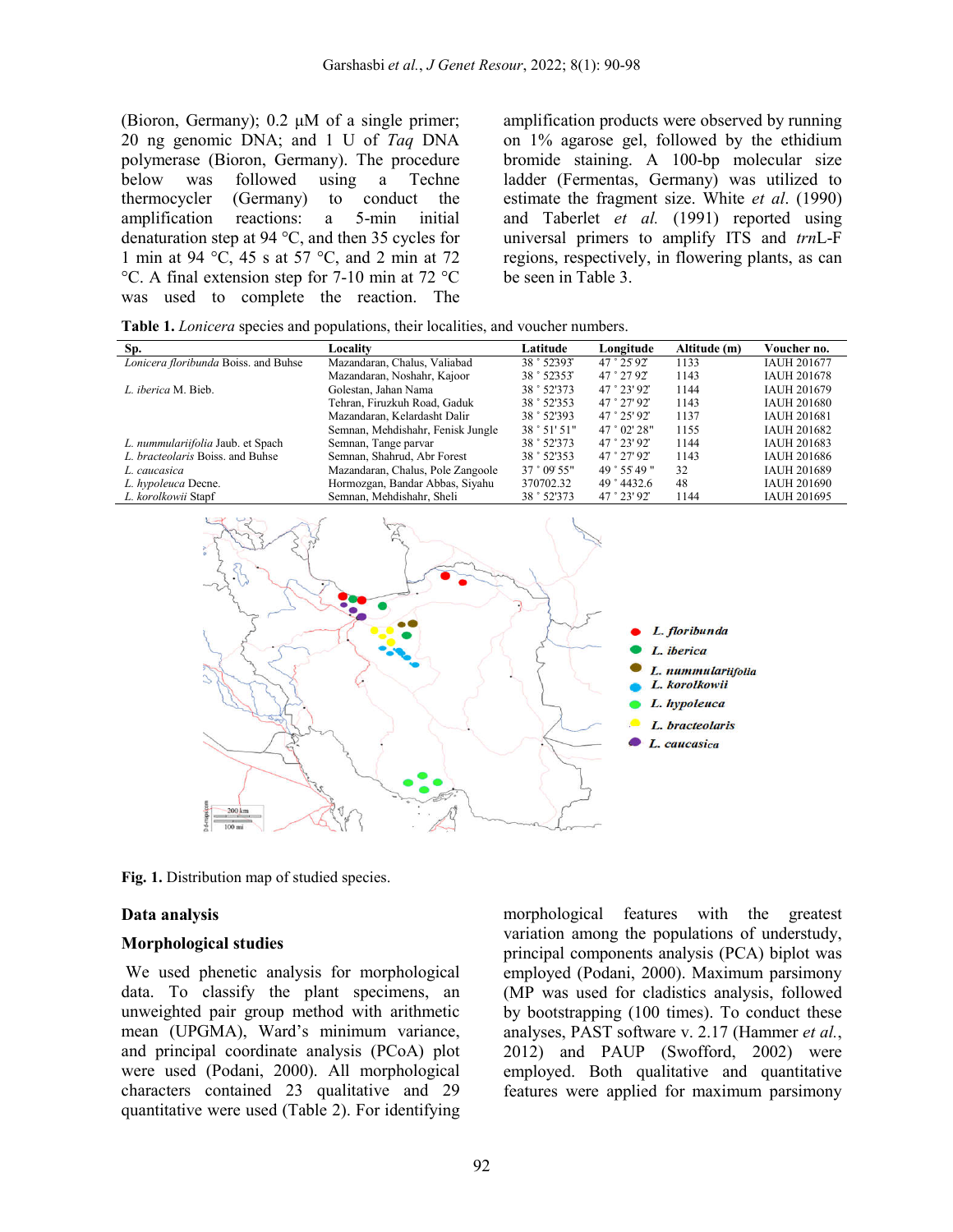| No | <b>Characters</b>                                   | No | <b>Characters</b>                   | No. | <b>Characters</b>                   |
|----|-----------------------------------------------------|----|-------------------------------------|-----|-------------------------------------|
|    | Plant height (mm)                                   | 19 | Petal length / Petal width (mm)     | 36  | Pedicel length (mm)                 |
| 2  | Length of stem leaves petiole (mm)                  | 20 | Leaf hair density                   | 37  | Peduncle length (mm)                |
| 3  | Length of stem leaves (mm)                          | 21 | Calyx apex                          | 38  | Stem hair density                   |
| 4  | Width of stem leaves (mm)                           | 22 | State of stem strength              | 39  | Style length (mm)                   |
| 5  | Length of stem leaves / Width of stem leaves(mm)    | 23 | State of stem branches              | 40  | Stamen filament length (mm)         |
| 6  | Width of stem leaves/ Length of stem leaves (mm)    | 24 | Leave shape                         | 41  | Fruit length (mm)                   |
|    | Number of segment stem leaves (mm)                  | 25 | Phyllotaxy                          | 42  | Number of flowers per inflorescence |
| 8  | Length of basal leaves petiole (mm)                 | 26 | Petioles hair density               | 43  | Bract shape                         |
| 9  | Length of basal leaves (mm)                         | 27 | Sepale hair                         | 44  | Stipules shape                      |
| 10 | Width of basal leaves (mm)                          | 28 | Sepale hair density                 | 45  | Bract and Stipules hair density     |
| 11 | Length of basal leaves / Width of basal leaves (mm) | 29 | Peduncle and pedicel hair           | 46  | Bract and Stipules hair             |
| 12 | Width of basal leaves / Length of basal leaves (mm) | 30 | Stipules length (mm)                | 47  | The shape of segments cauline       |
|    |                                                     |    |                                     |     | leaves                              |
| 13 | Number of segment basal leaves                      | 31 | Stipules width (mm)                 | 48  | Shape of calyx                      |
| 14 | Calyx length (mm)                                   | 32 | Stipules length/Stipules width (mm) | 49  | Leaf tips                           |
| 15 | Calyx width (mm)                                    | 33 | Bract length (mm)                   | 50  | The shape of segments basal         |
|    |                                                     |    |                                     |     | leaves                              |
| 16 | Calyx length/ Calyx width (mm)                      | 34 | Bract width (mm)                    | 51  | Stamen filament color               |
| 17 | Petal length (mm)                                   | 35 | Bract length / Bract width (mm)     | 52  | Stigma hair                         |
| 18 | Petal width (mm)                                    |    |                                     |     |                                     |

analyses. For this purpose, quantitative features were coded. **Table 2.** Morphological characters in studied species.

|  |  | Table 3. Primer sequences were used in this study. |  |  |  |  |  |
|--|--|----------------------------------------------------|--|--|--|--|--|
|--|--|----------------------------------------------------|--|--|--|--|--|

| Region           | Forward (5′→3′)              | Reverse $(5' \rightarrow 3')$ | Reference                      |
|------------------|------------------------------|-------------------------------|--------------------------------|
| $trnL5'-3'-trnF$ | CGAAATCGGTAGACGCTACG         | TTTGAACTGGTGACACGAG           | Taberlet <i>et al.</i> (1991). |
| IТC              | GGA AGT AAA AGTCGT AAC AAG G | TCCTCCGCTTATTGATATGC          | White et al. (<br>$(1990)$ .   |

#### **Molecular analyses**

#### **Relationship of species with ITS sequence**

The relationship of species was investigated using various phylogenetic approaches including Bayesian statistics, maximum parsimony (MP), and maximum likelihood (ML). PAUP\* program was used to conduct the maximum parsimony (MP) (Swofford, 2002). Each of the two singleregion datasets used the heuristic search technique, based on tree bisection–reconnection (TBR) branch swapping, with 1000 replicas of random addition sequence. In the analysis, characters that were non-informative were excluded. A full heuristic search with 1000 bootstrap replicas (Felsenstein, 1985), each having a simple addition sequence, was used to calculate the values of branch support. To assess the combination ability of these two datasets, the partition-homogeneity test (incongruence length difference (ILD) test) proposed by Farris *et al.* (1995) was used in PAUP (Swofford, 2002). To conduct the test, invariant characters were used, the exclusion of which (Cunningham, 1997) occurred using the heuristic search technique including 100 replicas of the random addition sequence and TBR branch swapping with 1,000 homogeneity replicas. The maximum tree number was considered 500. MrModeltest software v. 2.3 (Nylander, 2004) was employed for the selection of the sequence evolution model for each dataset, with implementation in MrMTgui (Nuin, 2005) according to Akaike information criterion (AIC) (Posada and Backley, 2004). The analysis of all the datasets was conducted as a single partition with the Kimura 2-parameters  $+$  G model by Bayesian inference (BI) with MrBayes program v. 3.12 (Ronquist and Huelsenbeck, 2003). To estimate posteriors on the parameters of the model based on the data, the default priors were used. To perform this analysis, the Markov chain Monte Carlo method was used with four million generations. MrBayes was used to conduct two analyses at the same time, which started from various random trees (Nruns= 2), each with four Markov chain trees sampled every 100 generations. Of the trees, the first 25% were cast aside as burn-in while the rest were subsequently utilized for building a 50% threshold Majorityrule consensus tree together with values of posterior probability (PP). Tree View v. 1.6.6 was employed for visualizing trees.

#### **Results**

#### **Morphometry**

#### **Species delimitation and inter-relationship**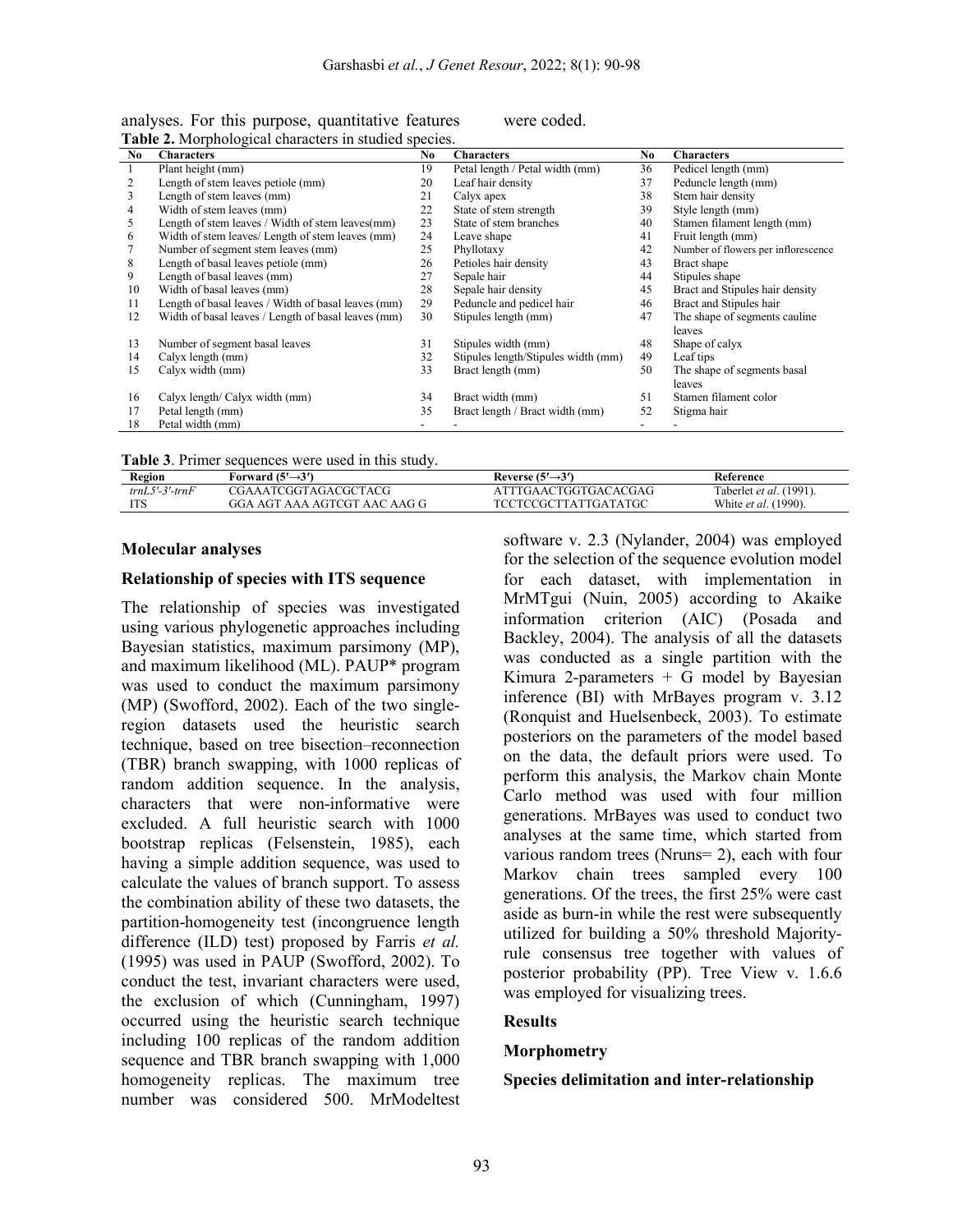PCOA plot was drawn based on all the collected samples separated from plants of different species in separate groups or clusters (Fig. 2). Therefore, *Lonicera* species indigenous to Iran can be differentiated based on the studied morphological characters. Morphological characters used also could delineate the presumed species.

Based on the PCA analysis, more than 70% of the total variations belonged to the first three factors. The highest correlation (>0.7) of morphological characters in the first PCA axis having 48% of total variance belonged to the characters of stem hair, petiole hair, peduncle and pedicel hair, leaf hair, and petal width had.

In the WARD tree, two main clusters were created (Fig. not included), the first of which involved two subclusters: *L. nummulariifolia, L. caucasica*, and *L. korolkowii* plants comprised

the first cluster. The other main cluster also had two subclusters: *Lonicera floribunda, L. iberica*, and *L. hypoleuca* had morphological similarities and thus sat adjacent to each other. Morphological characters used also could delineate the presumed species.

### **Molecular studies**

### **ITS sequence-based phylogeny**

An image of the ITS generated by the ITS4 primer is shown in Fig. 3*.* ITS dataset shows that the results of the maximum likelihood, maximum parsimony, and Bayesian approaches have close similarities. However, the manual comparison showed a higher degree of similarity between ITS and morphological characters' trees (Fig. 4).



**Fig. 2**. PCOA plot of morphological characters revealing species delimitation in *Lonicera.*



**Fig. 3.** Results of amplification with primer ITS on agarose 1.8% with 7 lanes gel tray. 1-8 individuals of *Lonicera.*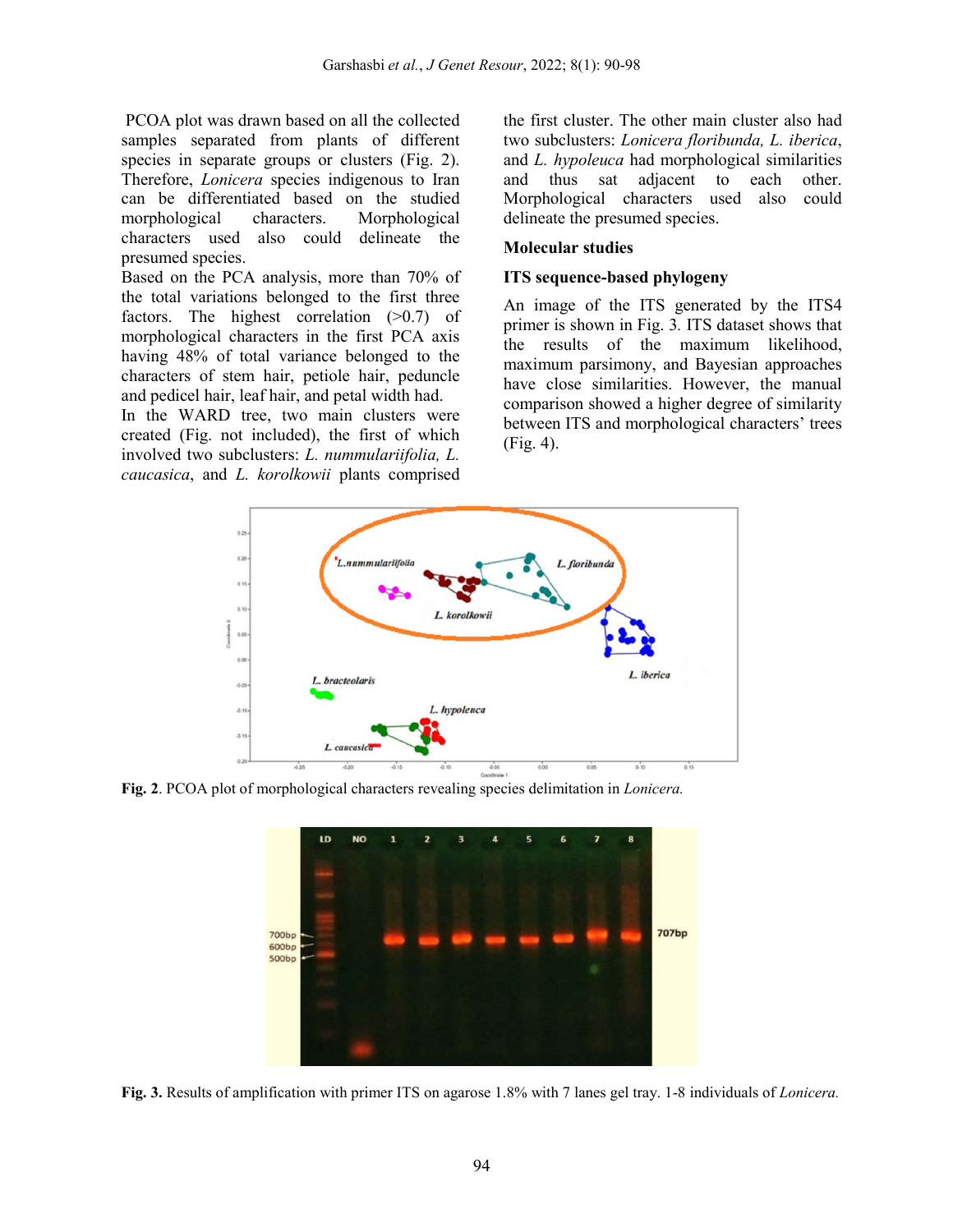Here, Bayesian trees together with posterior probability (PP) and bootstrap based on ITS are only shown. In both ITS and Morphological characters' trees, the species *L.* 

*nummulariifolia, L. caucasica,* and *L. korolkowii* show close affinity, and similarly, species *Lonicera floribunda, L. iberica,* and *L. hypoleuca* are closely related.



**Fig. 4.** Bayesian tree for the species phylogeny for seven *Lonicera* species and Two species of *Leycesteria* (*L. formosa* wall. and *L. crocothyrsos* Airy Shaw) were selected as outgroups, inferred by joint analysis of nrDNA ITS data, Branch support values are given as bootstrap (BP) value above branches.

#### **Discussion**

Recent years have seen significant progress in plant molecular and molecular phylogenetic research, which has led to dramatic changes in preconceived attitudes toward relationships among organisms and evolution at all taxonomic levels in the tree of life, ranging from the species and subspecies levels to kingdom and above-kingdom levels. This changed view about organismal relationships resulting from phylogenetic research is also<br>transforming previous classification dlassification approaches in many plant groups. However, relying on one dataset can give rise to an improper answer or incorrect view of phylogenetic correlations. Therefore, using multiple datasets (both non-molecular and molecular preferably) for deriving phylogenetic information has become commonplace (Soltis and Soltis, 2000). However, despite the necessity of using several datasets to reliably estimate phylogenetic associations, various genes can have distinct histories, and thus, the phylogenetic trees they produce may not picture the true relationships, and different orthologous genes may usually

give rise to tree topologies that are strongly supported but incompatible.

The three primary causes of incongruence in tree topologies are horizontal gene transfer, gene duplication, and deep coalescence; the importance levels of these causes are different according to the genes and taxa under study. Moreover, further sources of heterogeneity in gene trees are deep coalescence or incomplete lineage sorting, chloroplast capture, and branch length heterogeneity resulting from the coalescent process (Soltis and Soltis, 2000).

To handle several datasets in phylogenetic analysis, researchers have proposed three alternatives: *consensus*, *combined*, and *conditional combination* approaches. The conditional combination involves the combination of data except for cases in which there is considerable heterogeneity among datasets, which can be attributed to distinct branching histories (Soltis and Soltis, 2000). For this reason, many have suggested different statistical tests for phylogenetic trees congruence (see, for example, Foulds and Robinson, 1981). However, per several researchers, statistical congruence tests may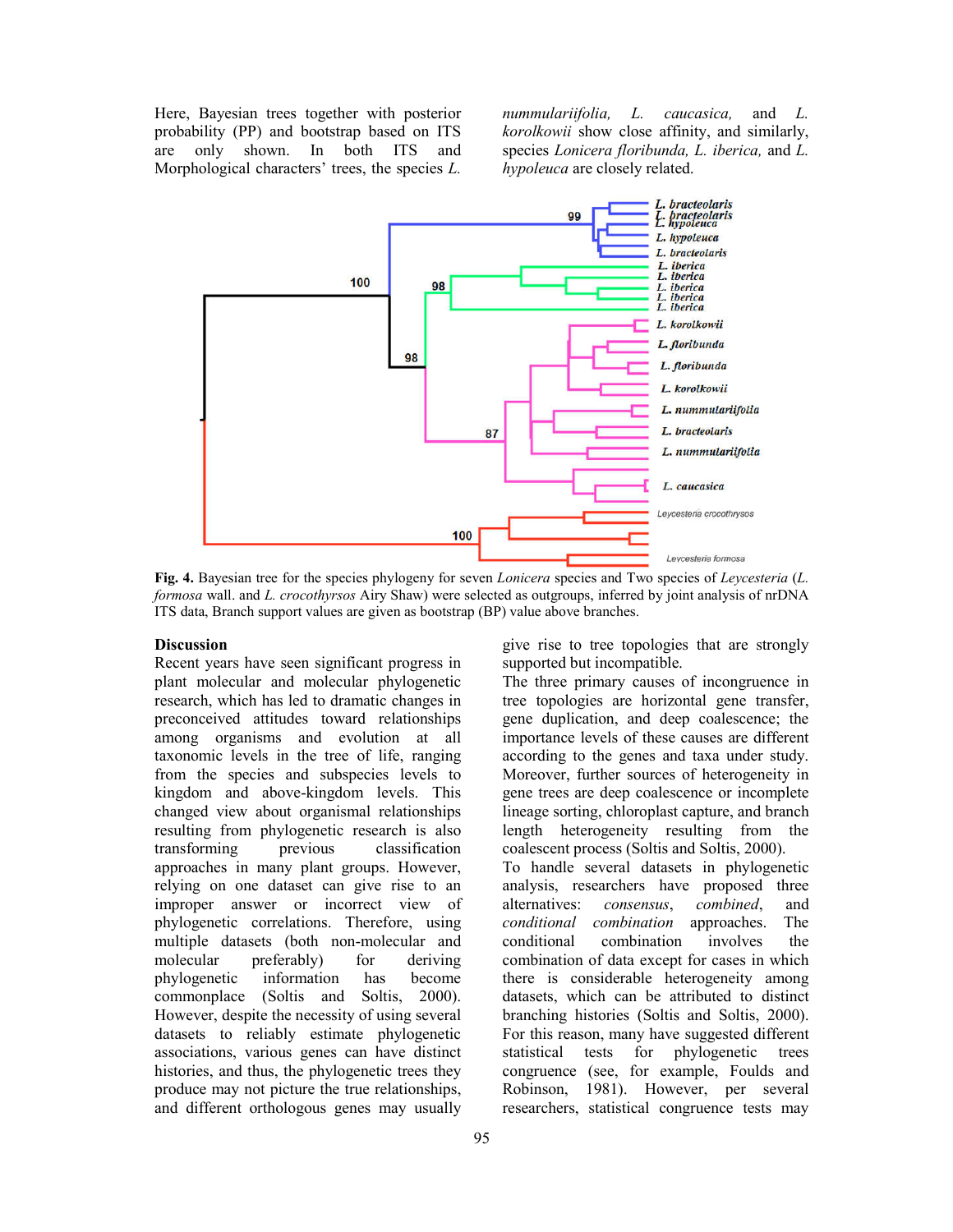fail to give a decisive answer about the suitability of combining datasets. In other words, even in cases where congruence tests show a low heterogeneity level among datasets, combining datasets can be justified (Soltis and Soltis, 2000).

Currently, multispecies coalescent (MSC) approaches are regarded as novel approaches to estimate a species tree from a set of gene alignments. Based on new progress, MSC species phylogeny, gene phylogenies, and ancestral state reconstruction (ASR) of special characters understudy, like geographical of morphological evolution, can be estimated simultaneously (Bouckaert *et al.*, 2014).

We found morphological taxonomic identification was often congruent with nrDNA markers. The species relationship obtained in the ITS-based tree is also in agreement with the morphological tree.

### **Systematic and evolutionary aspects**

PCoA plot of morphological characters separated each species; this is in agreement with phylogenetic analysis by using *ITS*  sequences. This study documents the occurrence of 7 species belonging to the genus *Lonicera* that have been found in Iran. The most valuable characters in the genus in terms of taxonomy are the length of pedicel and bract and the width and length of the petal and stem leaves (Table 2). Four species and 12 populations of the genus *Lonicera* have been studied in terms of pollen and seed micromorphology and molecular phylogeny (Amini *et al.*, 2019)*.* Based on the findings, molecular and micro-morphological data present reliable evidence for the differentiation of some populations from others. Since *Lonicera*  systematically is a problem genus, it is necessary to use alternative methods to distinguish its taxa. Statistical evaluation of taxa can be used for taxa delimitation. The present study intends to provide further evidence for taxonomists, to help them in separating these seven species. Our morphological results support close affinity between *L. iberica* and *L. hypoleuca,* as well as between *L. korolkowii* and *L. bracteolaris,* and these results are consistent with molecular findings. Our results correspond with the findings of Theis *et al.* (2008) and Nakaji *et al.* (2015).

As reported by Smolik *et al.* (2006), six *Lonicera periclymenum* populations have a similarity level that ranges from 82.3-86.6%; this indicates that they are closely related. Smolik *et al.* (2010) employed ISSR amplification for analyzing the microsatellite sequence polymorphism in the honeysuckle genome and evaluating genetic variety among 14 Russian and Polish blue honeysuckle accessions. Naugžemys *et al.* (2011) employed random amplified polymorphic DNA (RAPD) approach for assessing genetic associations among 51 blue honeysuckle accessions. The values of pairwise genetic distance (GDxy) varied in the 0.054-0.479 range among accessions under study, with a mean GDxy of 0.283. Knowing the contents of secondary metabolites in different genotypes provides the ability to choose the best in the breeding programs of *Lonicera* to increase health benefits and nutritional values.

### **Acknowledgments**

The authors would like to thank the valuable remarks of anonymous reviewers on a previous draft.

## **Conflict of interests**

The authors declare that they have no conflicts of interest.

## **References**

- Amini E, Nasrollahi F, Sattarian A, Khormali A, Habibi M. 2019. Micro-morphological and molecular study of four species of *Lonicera* (*Caprifoliaceae*) in Iran. *Phytol Balc* 25(2): 181-190.
- Bakker FT, Culham A, Hettiarachi P, Touloumenidou T, Gibby M. 2004. Phylogeny of Pelargonium (Geraniaceae) based on DNA sequences from three genomes. *Taxon* 53(1): 17-28.
- Baldwin BG, Sanderson MJ, Porter JM, Wojciechowski MF, Campbell CS, Donoghue MJ. 1995. The ITS region of nuclear ribosomal DNA: a valuable source of evidence on angiosperm phylogeny. *Ann Mo Bot Gard* 82: 247-277.
- Baldwin BG. 1992. Phylogenetic utility of the internal transcribed spacers of nuclear ribosomal DNA in plants: An example from the *Compositae*. *Mol Phylogenet Evol* 1(1):  $3-16.$
- Bouckaert R, Heled J, Kühnert D, Vaughan T, Wu CH, Xie D, Drummond AJ. 2014. BEAST 2: a software platform for Bayesian evolutionary analysis. *PLoS Comput Biol* 10(4): e1003537.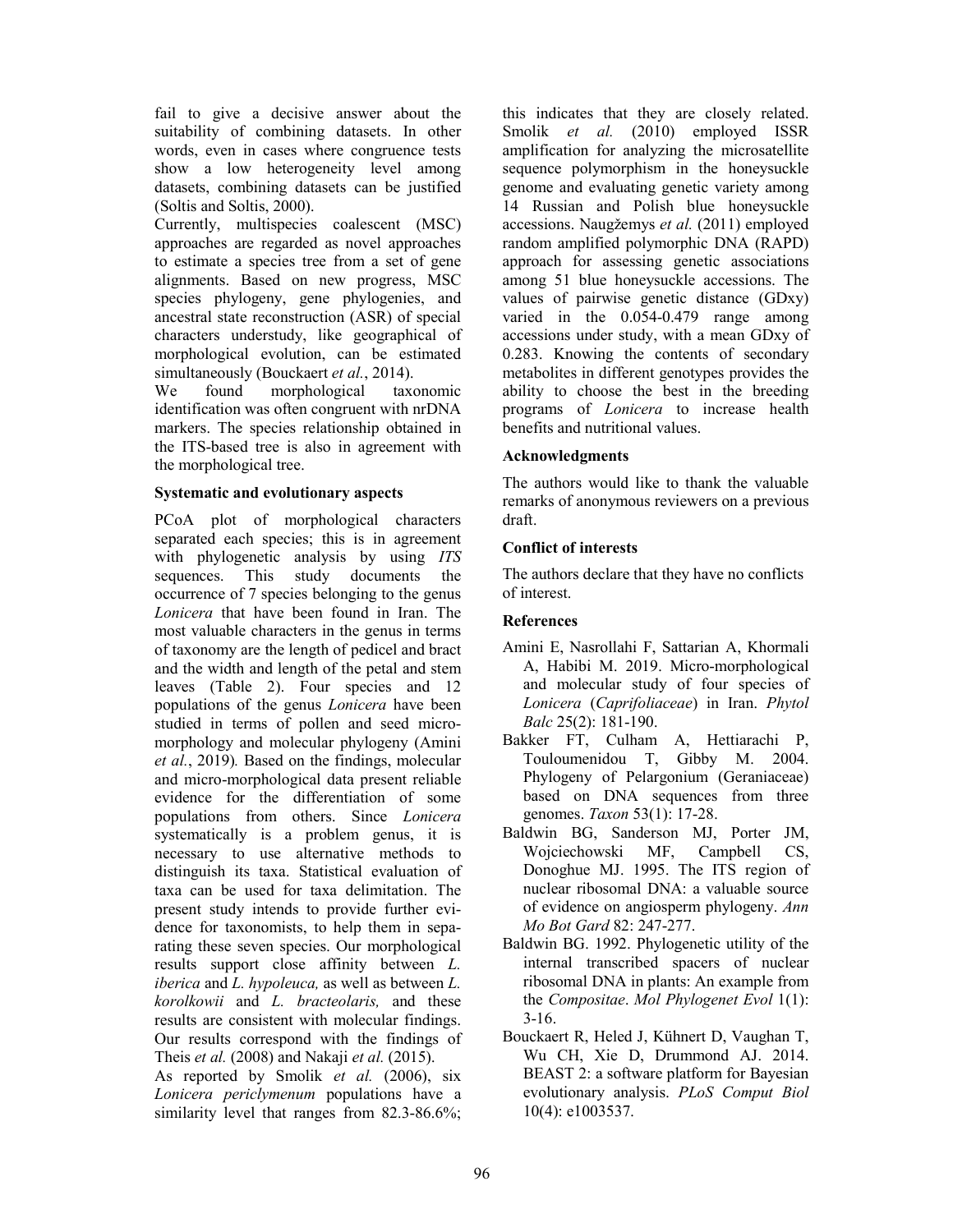- Bozchaloyi SE, Sheidai M, Keshavarzi M, Noormohammadi Z. 2017a. Genetic diversity and morphological variability in *Geranium purpureum* vill. (Geraniaceae) Of Iran. *Genetika* 49(2): 543-557.
- Bozchaloyi SE, Sheidai M, Keshavarzi M, Noormohammadi Z. 2017b. Species delimitation in *Geranium* Sect. *Batrachioidea*: Morphological and Molecular *Acta Bot Hung* 59(3-4): 319-334.
- Bozchaloyi SE, Sheidai M, Keshavarzi M, Noormohammadi Z. 2017c. Genetic and morphological diversity in *Geranium dissectum* (Sec. Dissecta, Geraniaceae) populations. *Biologia* 72(10): 1121-1130.
- Bozchaloyi SE, Sheidai M, Keshavarzi M, Noormohammadi Z. 2017d. Analysis of genetic diversity in *Geranium robertianum*  by ISSR markers *Phytol Balc* 23(2): 157- 166.
- Bozchaloyi SE, Sheidai M, Keshavarzi M. Noormohammadi Z. 2018. Species relationship and population structure analysis in *Geranium* subg. *Robertium* with the use of ISSR molecular markers. *Acta Bot Hung* 60(1-2):47-65
- Chase MW, Soltis DE, Olmstead RG, Morgan D, Les DH, Mishler BD, Albert VA. 1993. Phylogenetics of seed plants: an analysis of nucleotide sequences from the plastid gene rbcL. *Ann Missouri Bot Gard* 80(3): 528- 580.
- Cunningham CW. 1997. Can three incongruence tests predict when data should be combined? *Mol Biol Evol* 14:733-740
- Farris JS, Kallersjo M, Kluge AG, Bult C. 1995. Testing significance of incongruence. *Cladistics* 10:315-319.
- Felsenstein J. 1985. Confidence limits on phylogenies: an approach using the bootstrap. *Evolution* 39(4):783-791
- Foulds LR, Robinson DF. 1981. Comparison of phylogenetic trees. *Math Biosci* 53(1-2): 131-147.
- Ghahremaninejad F, Ezazi A. 2009. A new record for the flora of Iran: *Lonicera microphylla* (*Caprifoliaceae*). *Iran J Bot* 15(2): 157-159.
- Hammer Ø, Harper D, Ryan PD. 2012. PAST: Paleontological Statistics software package for education and data analysis. *Palaeontol Electron* 4(1): 1-9.
- Hara H. 1983. A revision of Caprifoliaceae of Japan with reference to allied plants in other districts and the Adoxaceae.

Ginkgoana, No. 5, Contributions to the flora of Asia and the Pacific region. Tokyo: Academia Scientific Books.

- Hsu PS, Wang HJ. 1988. *Lonicera* Linn. In: Flora Republicae Popularis Sinicae. *Beijing* 72: 143-259.
- Judd WS, Campbell CS, Kellogg EA, Stevens PF, Donoghue MJ. 2008. Plant systematics: A phylogenetic approach, 3rd eds. Sunderland, MA: Sinauer.
- Li Y, Cai W, Weng X, Li Q, Wang Y, Chen Y, Wang H. 2015. Lonicerae Japonicae Flos and Lonicerae Flos: a systematic pharmacology review. *Evid Based Complement Alternat Med* 2015: 905063. doi: 10.1155/2015/905063.
- Mabberley DJ. 2008. The Plant Book, a Portable Dictionary of Higher Plants. Cambridge Univ Press, Cambridge.
- Nakaji M, Tanaka N, Sugawara T. 2015. A molecular phylogenetic study of *Lonicera*  L. (*Caprifoliaceae*) in Japan based on chloroplast DNA sequences. *Acta Phytotaxon Geobot* 66(3): 137-151.
- Naugžemys D, Žilinskaitė S, Kleizaitė V, Skridaila A, Žvingila D. 2011. Assessment of genetic variation among elite and wild germplasm of blue honeysuckle (*Lonicera caerulea* L). *Balt For* 17: 8-16.
- Nuin P. 2005. MrMTgui 1.0 (version 1.6). Program distributed by the author at http://www.genedrift.org/mtgui.php
- Nylander JAA. 2004. MrModeltest v2. Program distributed by the author. Evolutionary Biology Centre, Uppsala University
- Osaloo SK, Maassoumi AA, Murakami N. 2003. Molecular systematics of the genus *Astragalus* L. (*Fabaceae*): Phylogenetic analyses of nuclear ribosomal DNA internal transcribed spacers and chloroplast gene ndhF sequences. *Plant Syst Evol* 242(1): 1- 32.
- Osaloo SK, Maassoumi AA, Murakami N. 2005. Molecular systematics of the Old World *Astragalus* (*Fabaceae*) as inferred from nrDNA ITS sequence data. *Brittonia* 57(4): 367-381.
- Podani J. 2000. Introduction to the Exploration of Multivariate Data [English translation]. Leide, Netherlands: Backhuyes.
- Posada D, Backley TR. 2004. Model selection and model averaging in phylogenetics: advantages of akaike information criterion and Bayesian approaches over likelihood